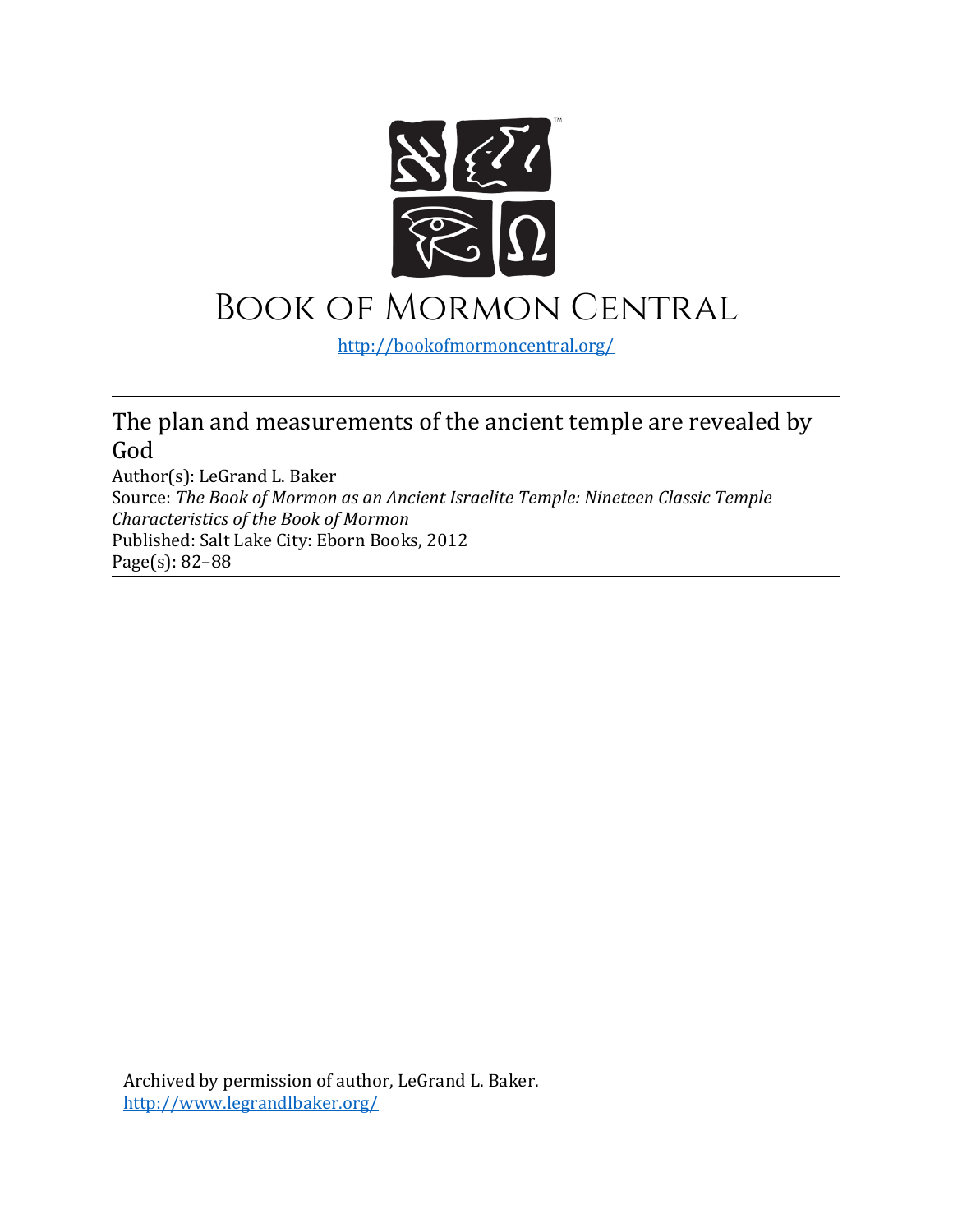$\mathcal{L}_\text{max}$  , and the contract of the contract of the contract of the contract of the contract of the contract of the contract of the contract of the contract of the contract of the contract of the contract of the contr

## *8. "The plan and measurements of the temple are revealed to the king or prophet, and the plan must be carefully carried out....*" [60](#page-1-0)

When God is going to meet his children somewhere, then it is he who sets the time and place. Men may not presume to create a space, call it sacred, and invite God to come, without first receiving directions from him. If people are going to build a temple, it is God who must initiate its construction. When he does that, he always gives explicit instructions. When a prophet builds a temple, the Lord tells him its plan as well as its measurements.<sup>[61](#page-1-1)</sup>

This was true, also, of the Book of Mormon. The book matches this criterion in that part of the typology as closely as did Moses's Tabernacle or Solomon's temple, and it meets it in two separate ways.

The prophets who wrote the Book of Mormon testified that the decisions about which ideas would be included in which parts of the book were not their decisions to make. Rather, the book's outline, structure, and content were carefully supervised by the

<span id="page-1-0"></span><sup>60</sup>Lundquist, "Common Temple Ideology," 58

For discussions on God's instructions to build temples see Marion D. Hanks, "Christ Manifested to His People," *Temples of the Ancient World*, 7-11; Carol L. Meyers, "Jachin and Boaz in Religious and Political Perspective," *Temple in Antiquity*, 143-45; Stephen D. Ricks and Michael A. Carter, "Temple-Building Motifs: Mesopotamia, Ancient Israel, Ugarit, and Kirtland," *Temples of the Ancient World*, 152-76.

<span id="page-1-1"></span><sup>61</sup>God told Noah the dimensions of the ark (Genesis 6:14); he told Moses the dimensions of the Ark of the Covenant (Exodus 25:10), and of the tabernacle (Exodus 26-27), and described the clothes the High Priest should wear (Exodus 28). He gave Solomon the pattern for his Temple (2 Chronicles 3). He gave Joseph Smith the measurements of the Kirtland Temple (D&C 94) He is equally explicit about future temples. Ezekiel gives us precise measurements of a temple yet to be built (Ezekiel 40- 43), and John gives us the measurements of a temple in the celestial world (Revelation 21).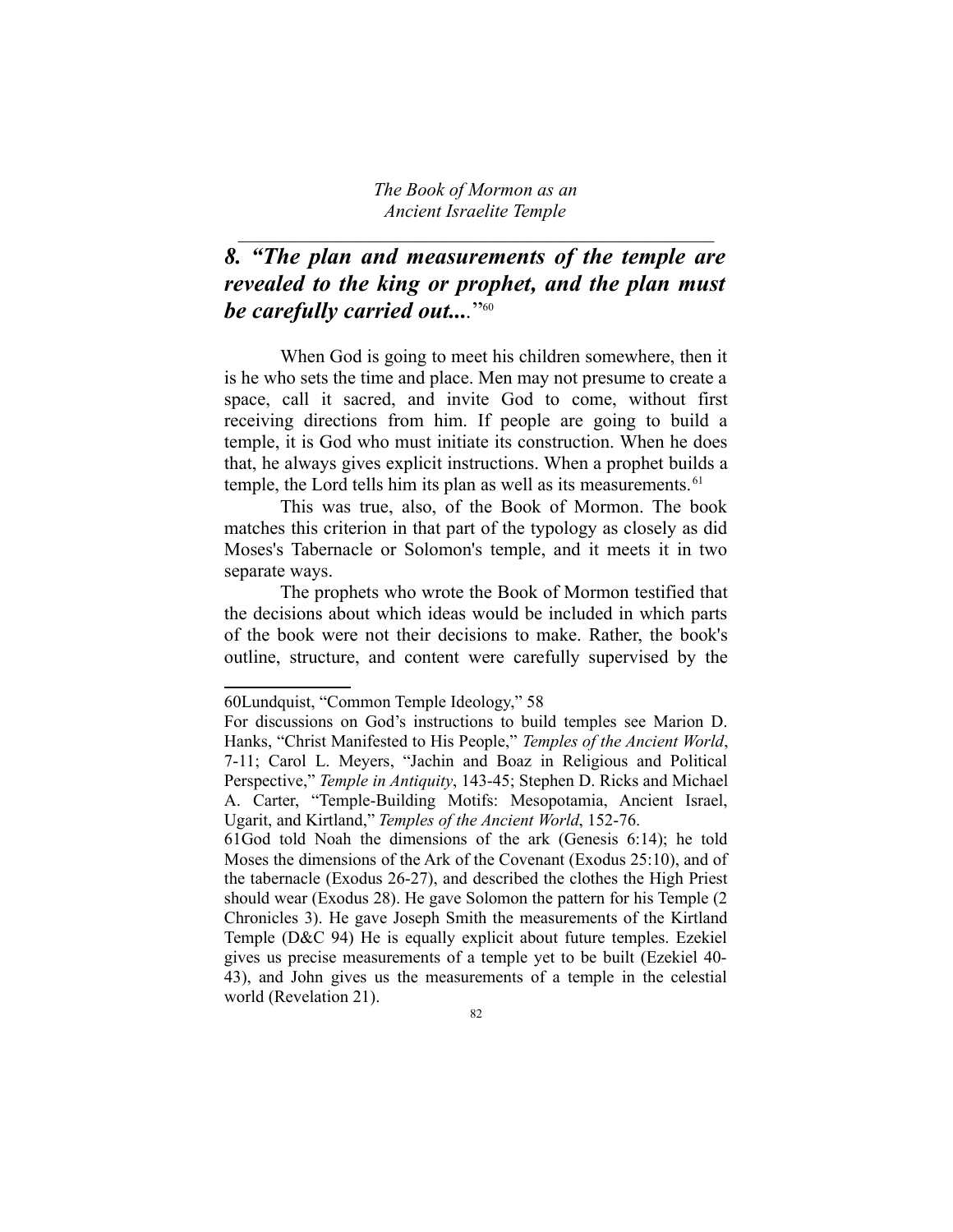Lord.

"Measurement" is a good word, if by it we mean the doctrinal length, breadth, and height, to which each segment of the book would reach. A few quotes from Nephi, Mormon, and Moroni will suffice:

> 25. But the things which thou shalt see hereafter thou shalt not write; for the Lord God hath ordained the apostle of the Lamb of God that he should write them (1 Nephi 14:25).

> 11. Behold, I was about to write them, all which were engraven upon the plates of Nephi, but the Lord forbade it, saying: I will try the faith of my people (3 Nephi 26:11).<sup>[62](#page-2-0)</sup>

> 26. Wherefore, I, Moroni, am commanded to write these things that evil may be done away, and that the time may come that Satan may have no power upon the hearts of the children of men, but that they may be persuaded to do good continually, that they may come unto the fountain of all righteousness and be saved (Ether 8:26).

> 12. Therefore I, Mormon, do write the things which have been commanded me of the Lord. And now I, Mormon, make an end of my sayings, and proceed to write the things which have been commanded me (3 Nephi 26:12).

There is no more dramatic example of that than Nephi's:

<span id="page-2-0"></span><sup>62</sup>See also 1 Nephi 14:28; 2 Nephi 4:25; 3 Nephi 26:11; Ether 5:1, 13:13.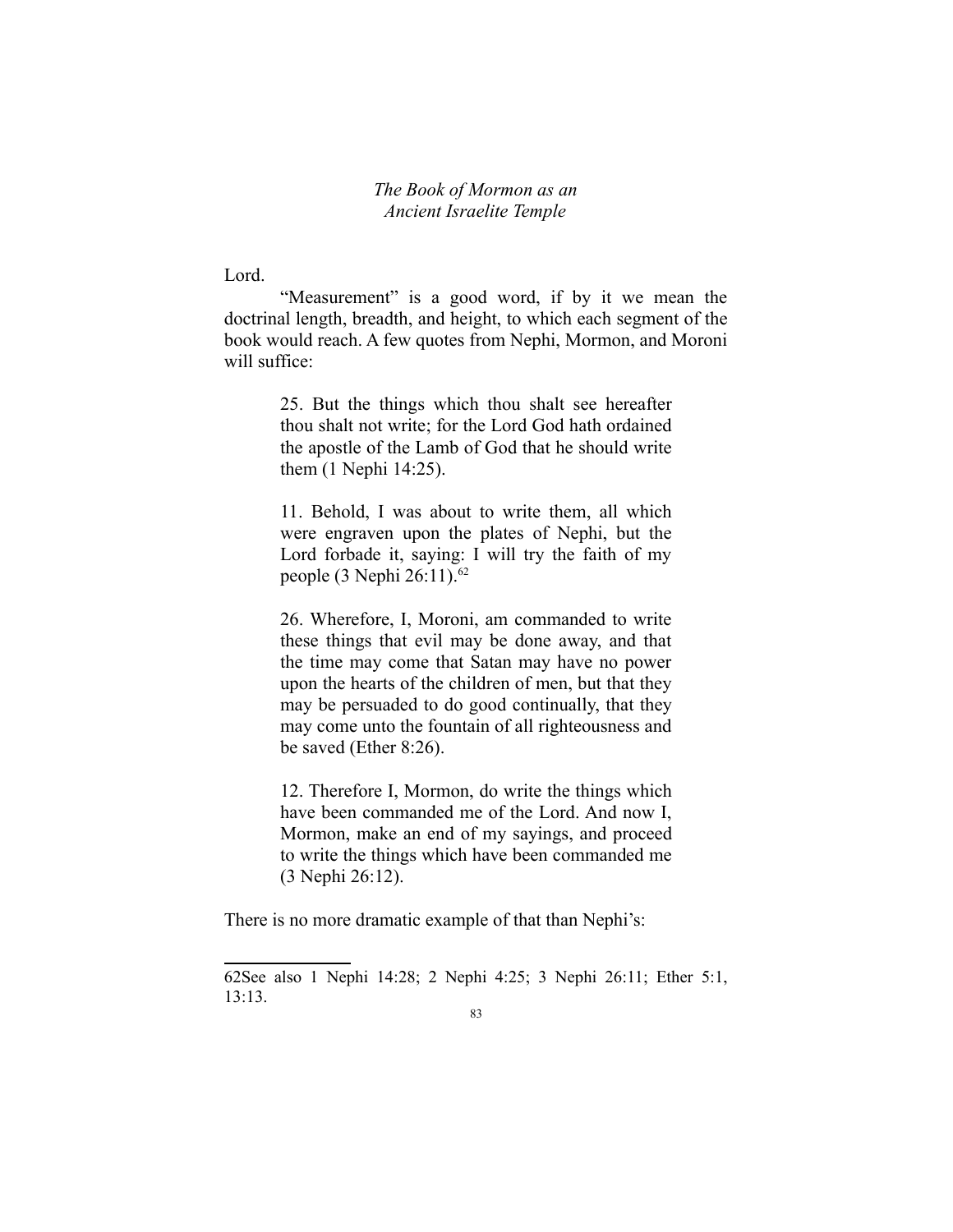*The Book of Mormon as an Ancient Israelite Temple*  $\mathcal{L}_\text{max}$  , and the contract of the contract of the contract of the contract of the contract of the contract of the contract of the contract of the contract of the contract of the contract of the contract of the contr

4. Wherefore, now after I have spoken these words, if ye cannot understand them it will be because ye ask not, neither do ye knock; wherefore, ye are not brought into the light, but must perish in the dark. 5. For behold, again I say unto you that if ye will enter in by the way, and receive the Holy Ghost, it will show unto you all things what ye should do. 6. Behold, this is the doctrine of Christ, and there will be no more doctrine given until after he shall manifest himself unto you in the flesh. And when he shall manifest himself unto you in the flesh, the things which he shall say unto you shall ye observe to do

7. And now I, Nephi, cannot say more; the Spirit stoppeth mine utterance, and I am left to mourn because of the unbelief, and the wickedness, and the ignorance, and the stiffneckedness of men; for they will not search knowledge, nor understand great knowledge, when it is given unto them in plainness, even as plain as word can be (2 Nephi 32:4-7).

Nephi had been writing about faith, repentance, baptism and the power of the Holy Ghost, so his words could be read within the context of the first principles of the gospel. Now he wished to go on and say more, but the Lord told him he could not. If he had been more explicit or talked about other things they would have seemed out of sequence in the overall structure of the book.

For example, charity and the law of consecration are essentially the same thing: Charity is what one is, when the law of consecration is what one does. Faith [*pistis*], hope, and charity<sup>[63](#page-3-0)</sup> are such a powerful triumvirate that the explanation of the concept

<span id="page-3-0"></span><sup>63</sup>For a discussion of faith [*pistis*], hope, and charity see Baker and Ricks, *Who Shall Ascend into the Hill of the Lord* (2011 edition), 696- 722.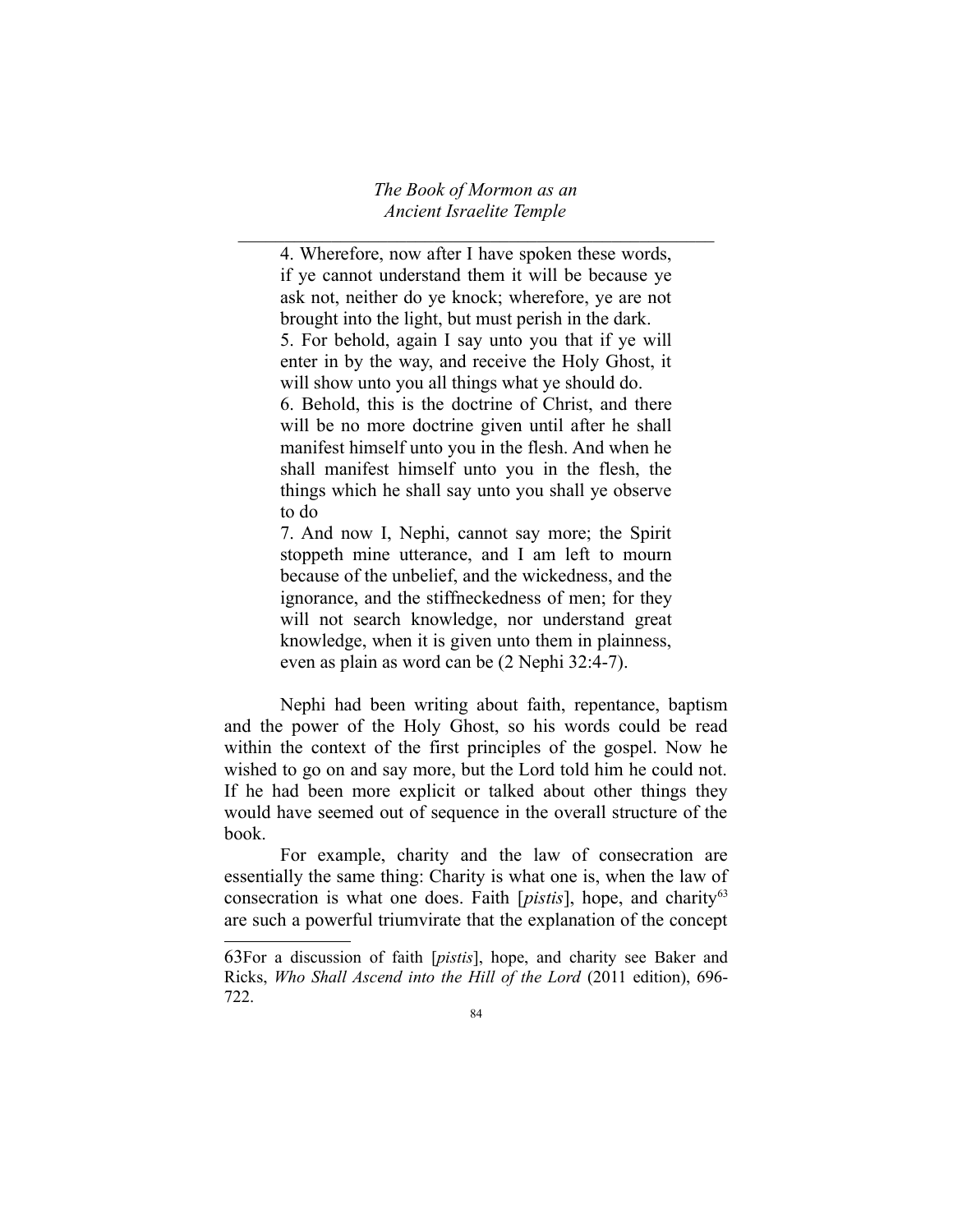belongs at the conclusion of the Book of Mormon where it is repeated three times: Ether 12, Moroni 7, and Moroni 10. Nephi mentioned it, but if he had written a major essay about the overriding importance of charity, it would have disrupted not only the order of the ideas the Book of Mormon teaches, but by altering the sequence, would have called into question the overall message of the encoded sacred language of the Book of Mormon temple itself.

The Lord not only told the prophets what to and what not to write, but even as early as the original writings of Nephi, the Lord directed the development of the perfectly sequential outline to which the Book of Mormon authors—especially to Mormon who selected the sermons and quoted them in their appropriate order so carefully adhered to the outline of the sacred story.

Even the authors of the Book of Mormon, did not assume responsibility for the veracity of their own work. Nephi, wrote, "And the Holy Ghost giveth authority that I should speak these things, and deny them not" (1 Nephi 10:22). And again,

> I bid you an everlasting farewell, for these words shall condemn you at the last day. For what I seal on earth, shall be brought against you at the judgment bar; for thus hath the Lord commanded me, and I must obey. Amen" (2 Nephi 33:10-15).

Moroni testified the same thing by quoting conversations between himself and the Savior about what should go into the book and how it should be written (Ether 12:23-29). He concluded his work with,

> 27. And I exhort you to remember these things; for the time speedily cometh that ye shall know that I lie not, for ye shall see me at the bar of God; and the Lord God will say unto you: Did I not declare my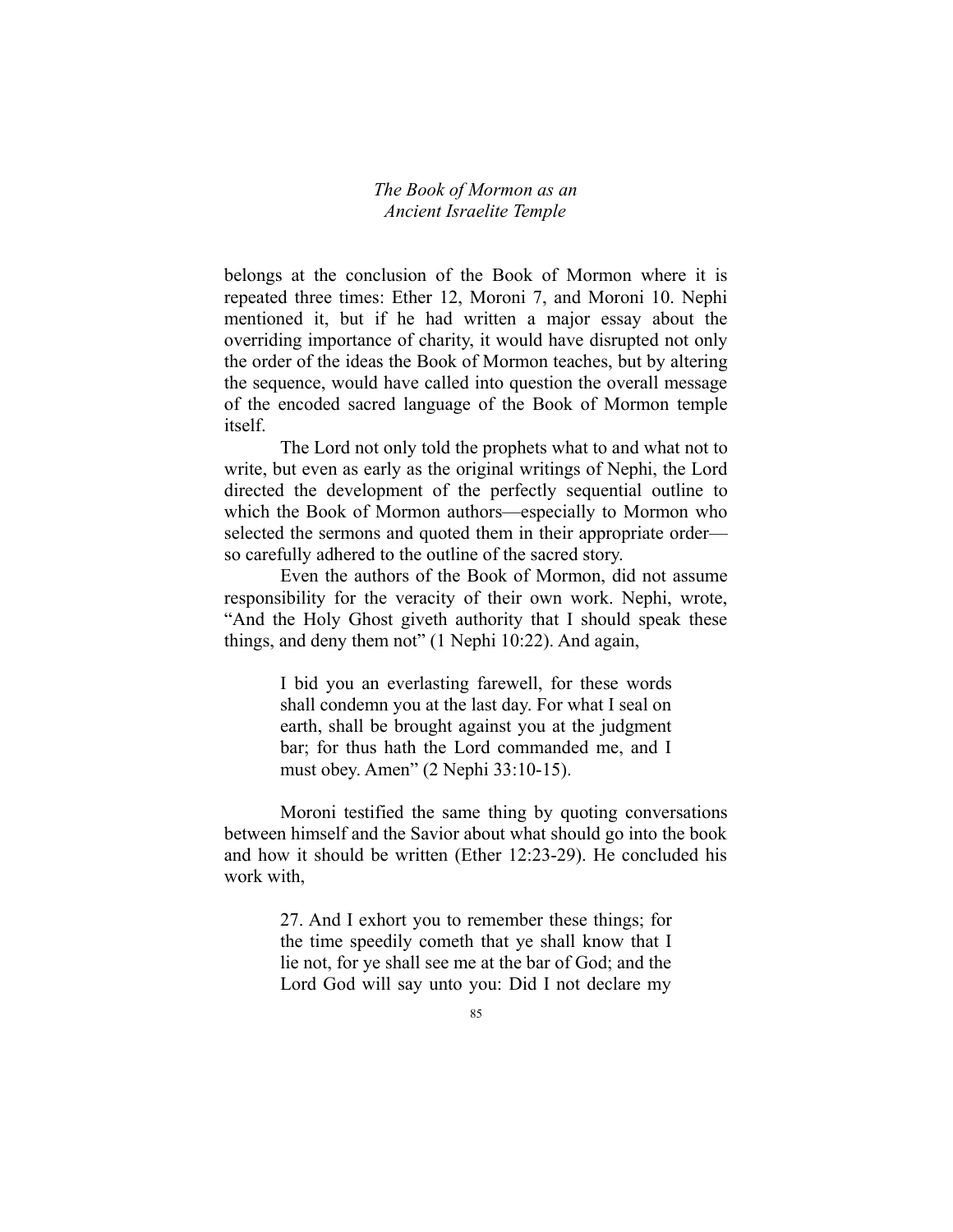$\mathcal{L}_\text{max}$  , and the contract of the contract of the contract of the contract of the contract of the contract of the contract of the contract of the contract of the contract of the contract of the contract of the contr

words unto you, which were written by this man (Moroni 10:27-29).

Thus, the authors of the Book of Mormon testify that the Lord revealed to them the plan, outline, internal boundaries and other matters relating to the content of the Book of Mormon. In verification of that, the Lord himself testified that the words of the book are so sacred that a prophet/angel now holds the priesthood keys to the Book of Mormon, just as one might hold the sealing keys of the Nephite temple.

> 5. Behold, this is wisdom in me; wherefore, marvel not, for the hour cometh that I will drink of the fruit of the vine with you on the earth, and with Moroni, whom I have sent unto you to reveal the Book of Mormon, containing the fulness of my everlasting gospel, to whom I have committed the keys of the record of the stick of Ephraim (D&C 27:5).

On judgement day, just as Moroni wrote, the eternal salvation of each individual will be in accordance to his knowing and adhering to those same principles that are taught in the Book of Mormon. Referring to the Prophet Joseph, the Lord said,

> 8. And gave him power from on high, by the means which were before prepared, to translate the Book of Mormon;

> 9. Which contains a record of a fallen people, and the fulness of the gospel of Jesus Christ to the Gentiles and to the Jews also;

> 10. Which was given by inspiration, and is confirmed to others by the ministering of angels, and is declared unto the world by them—

> 11. Proving to the world that the holy scriptures are true, and that God does inspire men and call them to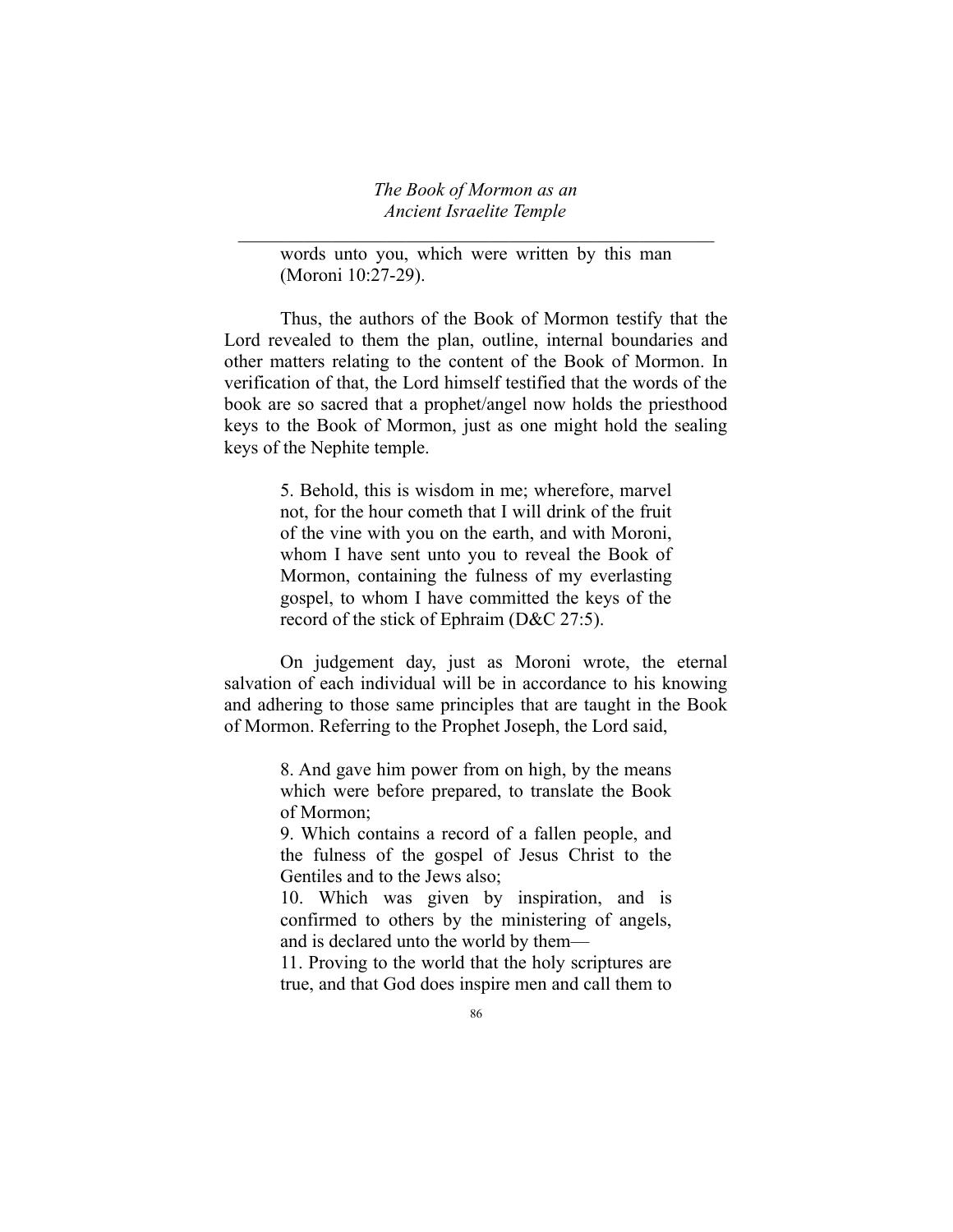his holy work in this age and generation, as well as in generations of old;

12. Thereby showing that he is the same God yesterday, today, and forever. Amen (D&C 20:8- 12).

The second way the Book of Mormon fits that criterion, is that it's English translation is entirely a revelation from the Lord to the Prophet Joseph Smith who said he translated it "by the gift and power of God." Joseph told only his closest friends the precise mechanism by which he received that complex revelation, but the precision of his translation is demonstrable. We can move from Job to Nephi, back to Isaiah, to 3rd Nephi, to Paul, to Moroni, to John, and the code words of the Elizabethan translation of the Bible's sacred language are the same, and are used in the same way as the code words of the Book of Mormon's sacral language.

Moroni was very aware of the problems inherent in any translation. He was equally aware that his own words must be chosen and placed with great precision. He prayed to the Lord:

> 25 Thou hast also made our words powerful and great, even that we cannot write them; wherefore, when we write we behold our weakness, and stumble *because of the placing of our words*; and I fear lest the Gentiles shall mock at our words (Ether 12:25).

The placement of the words is critical to their meaning. For example, when I was young they said to me, "You are good looking." Now I am old and walk with a cane they say, "You're lookin' good!" The translation of the latter is something like: "Aren't you dead yet?" The words are the same, but it is their placement that makes all the difference.

I am absolutely convinced that the placement of the English